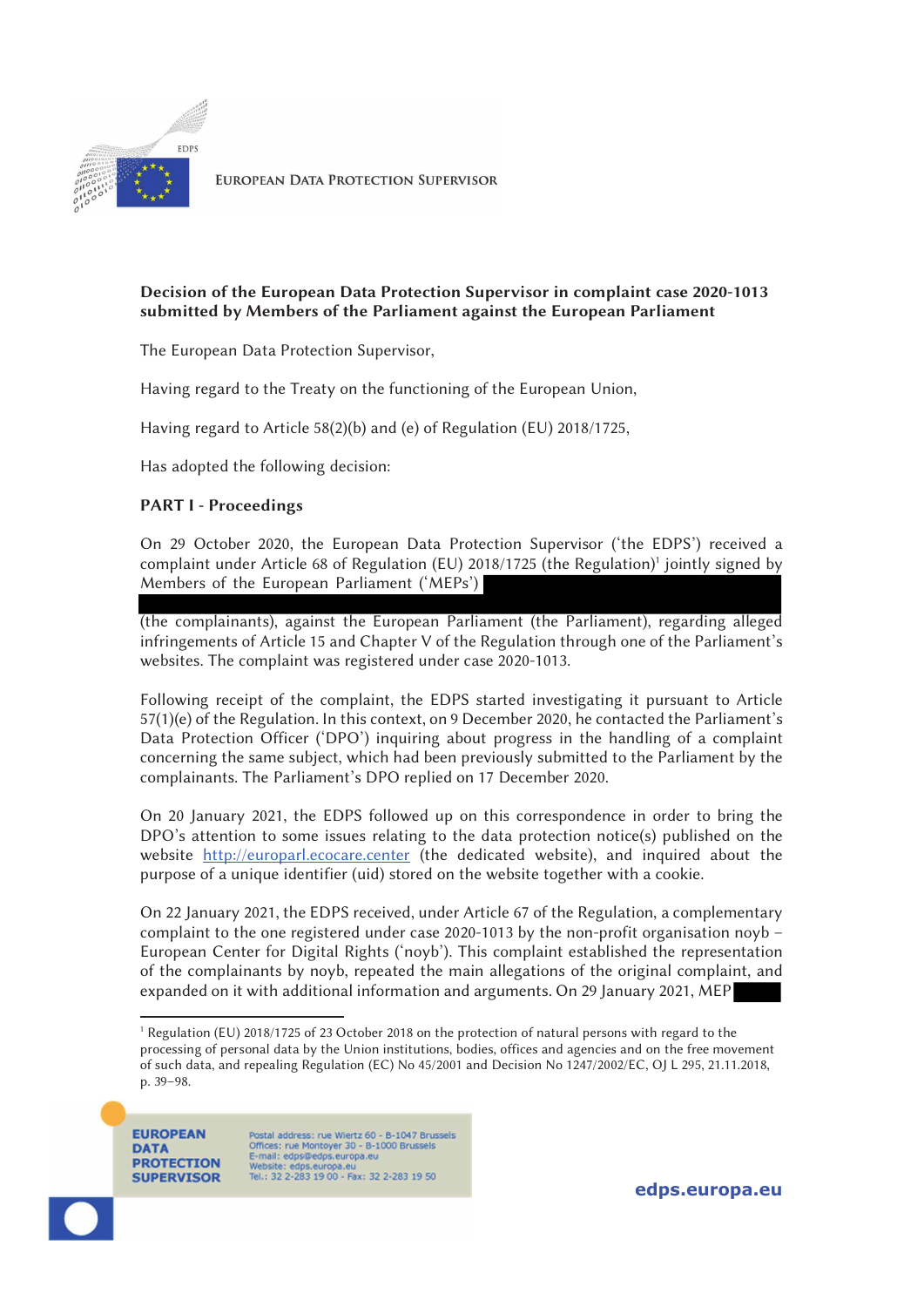joined the complaint, providing a mandate for her representation by noyb. Since the 29 October 2020 and 22 January 2021 complaints have the same subject matter, they have been handled under the same case file.

In reply to the EDPS's communication of 20 January 2021, the Parliament's DPO service informed the EDPS on 4 February 2021 that most of the identified issues had been solved and that the text of the data protection notice had been updated on the website, without, however, providing further information on the exact changes implemented.

The EDPS continued the examination of the complaint pursuant to Article 57(1)(e) of the Regulation, and invited the Parliament to comment on the allegations brought forward by the complainants and their representative, noyb, by letter dated 16 February 2021.

The Parliament replied on 25 March 2021. The EDPS requested on 31 March 2021 the complainant's comments on the Parliament's reply, which he received on 20 May 2021. The EDPS requested some additional information from the Parliament by letter of 26 May 2021. The Parliament provided its reply with two letters, on 8 and 17 June 2021, respectively.

On 14 April 2021 noyb filed a request for access to the file under Article 41(2)(b) of the EU Charter of Fundamental rights. The EDPS replied on 5 May, 20 July and 7 December 2021, respectively.

### PART II - Facts

In order to provide MEPs and the Parliament's staff with the possibility to be efficiently and swiftly tested in the context of the COVID-19 pandemic, the Parliament contracted the private company Ecolog to conduct mass COVID-19 PCR testing within the Parliament's premises and run the europarl.ecocare.center website. In order to respect the epidemiological precautions, testing is conducted following online registration. The dedicated website went online on 30 September 2020.

The complainants used the software *webbkoll* from the Danish non-profit organisation *Dataskydd* to scan the dedicated website and identify cookies and trackers that the website used. The complainants became aware of the existence of Google analytics and Stripe cookies on the dedicated website through the webbkoll report. They used the report produced by webbkoll as a basis for their allegations as summarised below.

On 27 October 2020, one of the complainants sent an email to the Parliament's Secretariat and all MEPs informing them of the webbkoll technical analysis of the website and inquiring about the justification for the transfers of MEPs' and staff's personal data to the US.

In addition, on 29 October 2020, the complainants filed a complaint with the Parliament's DPO. The DPO acknowledged receipt of the complaint on the same day. On 13 November 2020, the Parliament's DPO informed the complainants that 'new internal technical verifications on the web page of the test centre confirmed that it is currently not possible to transfer any data to third countries'. He additionally informed the complainants that 'further analysis is ongoing in order to verify the data workflow in the first period of activity of the centre and determine whether transfers to third parties did actually happen'.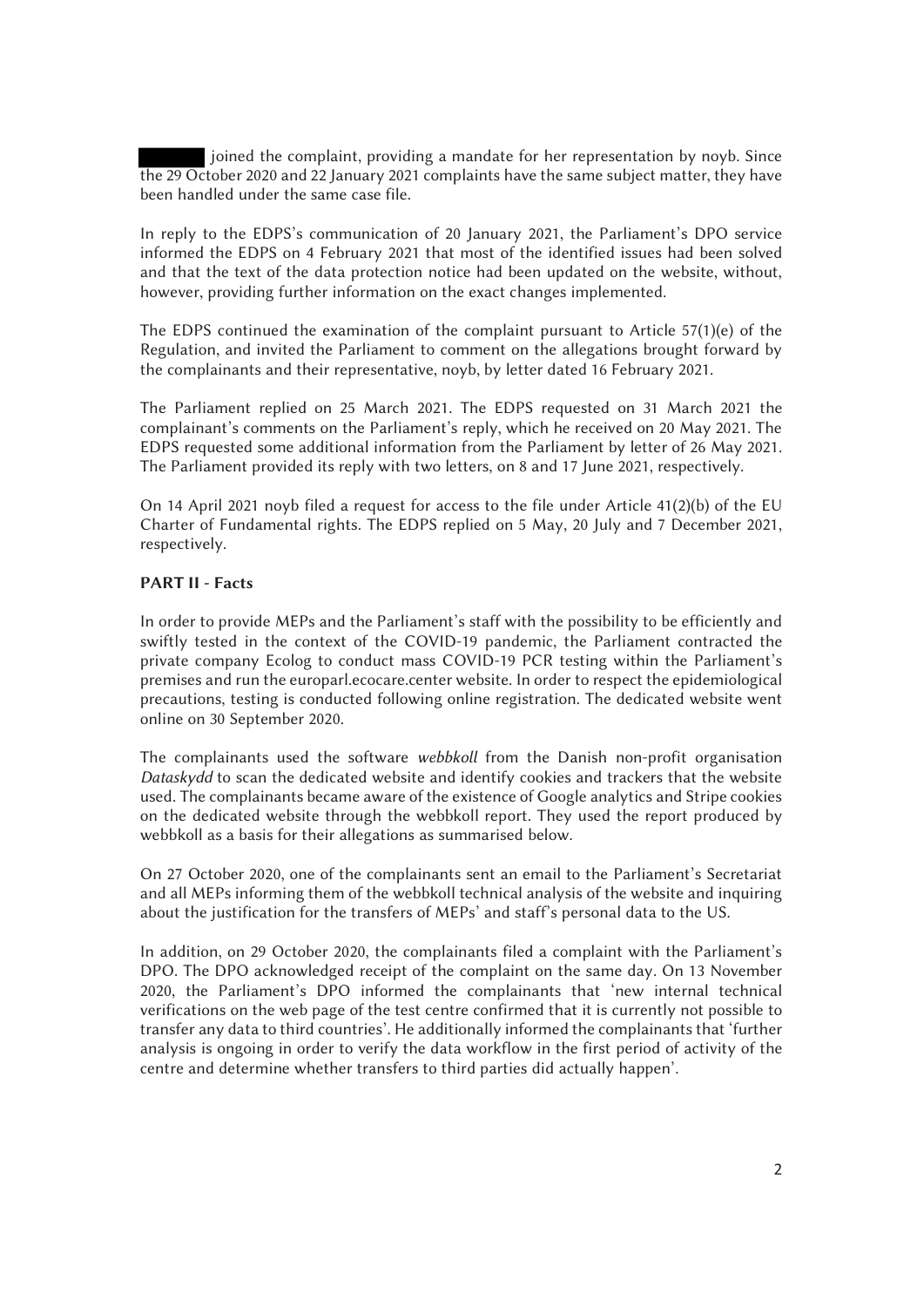On 18 November 2020, the Parliament's Secretariat replied to the complainants' email of 27 October 2020, informing them that its Directorate-General for Personnel ('DG PERS') is the controller for the processing of personal data on the website and that Regulation (EU) 2018/1725 is applicable. The Secretariat further informed that 'DG PERS has received assurances from Ecolog and has since verified that Google analytics and Stripe have been disabled on the registration platform'.

Following receipt of the Secretariat's email, the complainants sent on 1 December 2020 an email to the Parliament's Secretariat and the Parliament's DPO respectively, inquiring 'how long exactly did the data transfers happen via Google Analytics and Stripe cookies', as well as 'what kind of data from MEPs, APAs [Accredited Parliamentary Assistants] and employees were transferred'.

On 7 December 2020, the complainants received a reply from DG PERS,<sup>2</sup> which explained that 'they established that one cookie and several tracks to servers (sic) located in Germany, Finland and USA were present on the webpage at issue. As [the complainants] referenced in [their] email of 1 December 2020, the trackers from Google analytics and Stripe were disabled by Ecolog in the days following [the] complaint. Subsequently, Ecolog confirmed that no data transfers had taken place in the context of the cookie and trackers at issue'. In the same email, DG PERS stated that they requested Ecolog to provide them with 'detailed explanations' in order to ensure that 'no data transfers had occurred before the removal of the trackers from Google analytics and Stripe'. They further explained that 'the company confirmed that the Stripe cookie (for secure payments) in the webpage had never been active, since registration for testing for EU Staff and Members did not require any form of payment. Further, the trackers were used only to ensure that the application was called only from the domain ecolog-international.com (domain of the company)'. DG PERS also informed the complainants that no personal data of MEPs and the Parliament's staff, registered for COVID-19 testing through the website, were transferred outside the EU.

On 16 February 2021, the EDPS informed the Parliament, through his letter inviting its comments on the complaint, of the fact that the complainants' request of 27 October 2020 to be informed of the transfers of their personal data and the appropriate safeguards for such transfers constitutes a request for access to personal data under Article 17 of the Regulation. He further inquired how the Parliament had handled or planned to handle the request.

By letter of 25 March 2021, the Parliament informed the EDPS that it was in no position to identify neither the users of the website (or IP addresses of users), who accepted the Google Analytics cookies on the website, nor the personal data that were sent to Google from the use of such cookies. In the same letter, however, the Parliament admitted that 'Ecolog did not provide the EP services with complete certainty regarding the absence of data transfers to the US'.

<sup>2</sup> A copy of this email was transmitted on 17 December 2020 to the EDPS by the Parliament's DPO.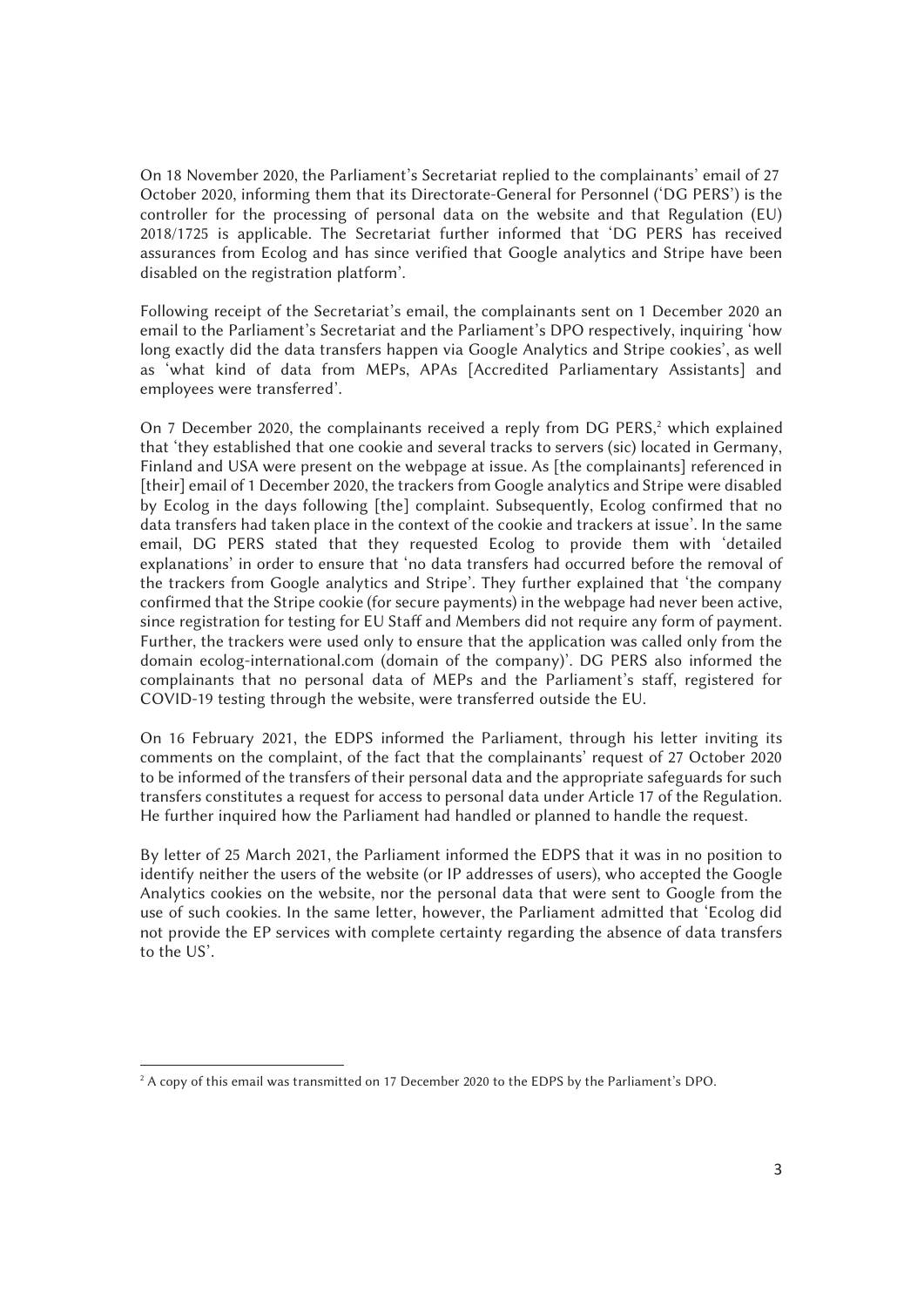# Allegations of the complainants

## 1. The Parliament's website and alleged transfers to the United States (US)

On the basis of the aforementioned webbkoll report, the complainants alleged that the dedicated website incorporated (at the time of the initial complaint) 'a third party cookie and a total of 150 third-party requests', among which 'several trackers', including one that belonged to a company located in the US.

The complainants claimed that the findings in the webbkoll report were an indication that the Parliament was transferring personal data relating to MEPs and employees outside the European Union, in particular to Google and Stripe in the US. In their view, such a transfer of personal data is contrary to the recent Schrems II judgment of the Court of Justice of the European Union.<sup>3</sup> Regarding transfers to Google, the complainants put forward that this is confirmed by the data protection notice on the website,<sup>4</sup> which stated, at least until the '13 January 2021',<sup>5</sup> that 'the information regarding [the] usage of this website generated by the use of Google Analytics is transmitted to and stored on a Google server in the US'.

In light of the findings of the webbkoll report and the information included in the website's data protection notice, the complainants contested the information provided by DG PERS.

## 2. Data protection notice on the Parliament's website

The complainants alleged that at least until '13 January 2021', visitors to the website were presented with two different data protection notices:<sup>6</sup> one under the 'data protection' section at the bottom of the homepage,<sup>7</sup> and one on the registration page of the website.<sup>8</sup> The complainants noted that both data protection notices failed to refer to Regulation (EU) 2018/1725. Furthermore, the complainants observed that the notices referred instead to the GDPR and in particular mention legitimate interest under Article 6(1)(f) GDPR as the legal basis for the processing. They pointed out that this provision does not have any equivalent under the Regulation. In the complainants' view, the above elements constitute violations of Articles 5, 14 and 15 of the Regulation.

#### 3. Cookie banner on the Parliament's website

In addition, the complainants pointed out that at the time of the filing of the complaint, visitors to the website were presented with a different cookie banner depending on the language setting of the website. In particular, the English version of the banner only displayed an 'essential' tick box, whereas the French and German versions additionally

j

<sup>3</sup> Judgment of the Court of Justice of 16 July 2020 in case C-311/18, *Data Protection Commissioner v. Facebook Ireland LTD and Maximillian Schrems* ("Schrems II"), EU:C:2020:559.<br><sup>4</sup> https://europarl.ecocare.center/.

<sup>&</sup>lt;sup>5</sup> According to checks carried out by the EDPS, the data protection notice was online at least until 1 February 2021.

<sup>6</sup> According to checks carried out by the EDPS, the two data protection notices were online until 1 February 2021.<br> $\frac{7 \text{ https://europarl.ecocare.center/}}{7 \text{ https://europarl.ecocare.center/}}$ .

<sup>&</sup>lt;sup>8</sup> https://europarl.ecocare.center/registration/.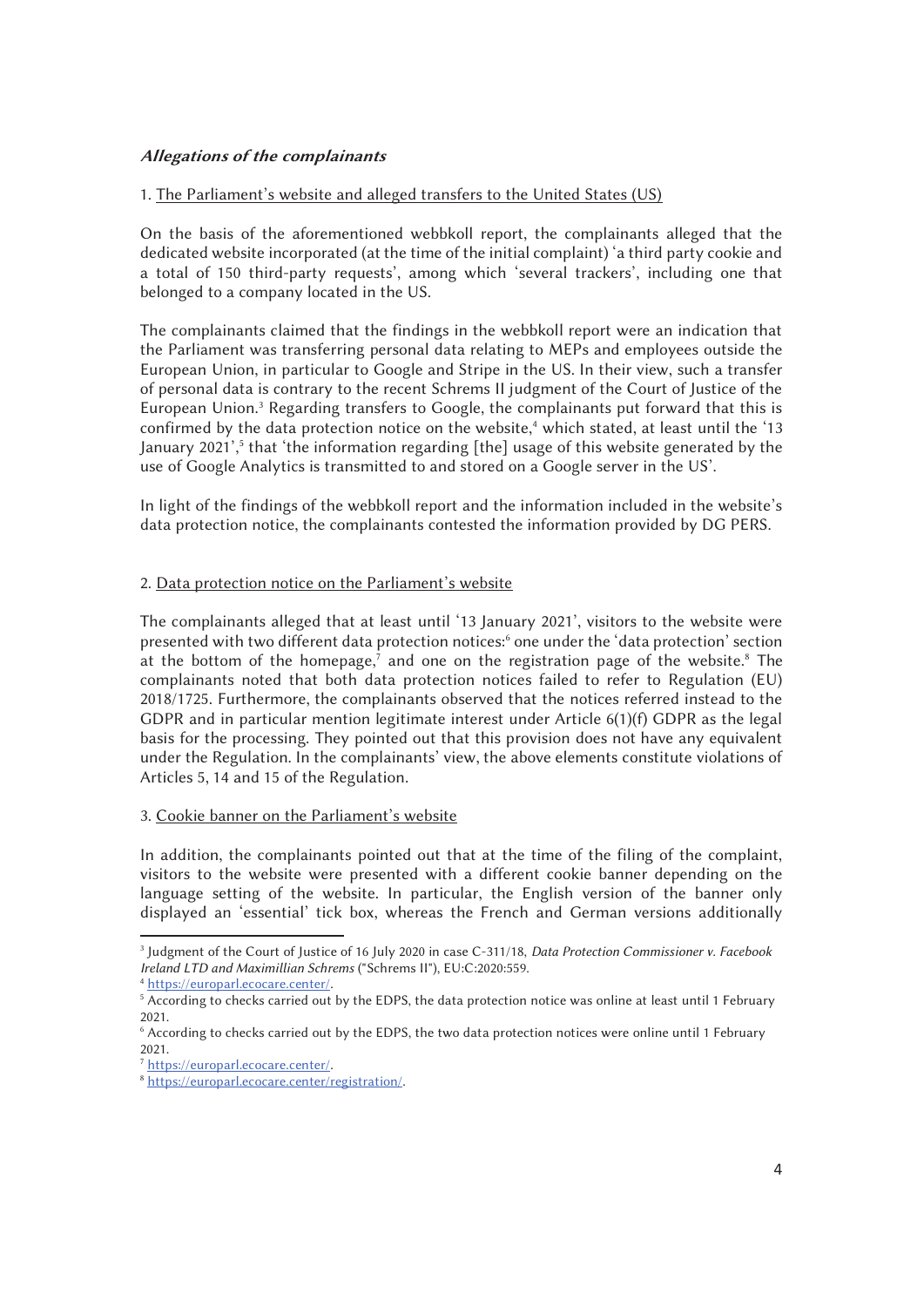included an 'external media' tick box. The German cookie banner also included the option to 'accept only necessary cookies', an option absent from the English and French versions. Clicking the 'cookie details' section of the banners would take visitors to the second layer of the cookie banners, which were again different depending on the language displayed. The English version only referred to essential cookies and prompted the user to either click on the 'accept all' or the 'save' button. The difference between the two buttons was unclear. The French version of the second layer of cookie banner referred both to essential cookies and 'external media'. These external media cookies included cookies from Facebook, Google Maps, Instagram, OpenStreetMap, Twitter, Vimeo and Youtube. The visitor could also choose between 'accept all' or 'save'. The German version of the second layer of the cookie banner referred to only one 'external media' cookie - Google Maps - in addition to the essential cookie.

The description of the essential cookie provided in all three banners stated that it 'saves the visitors' preferences selected in the Cookie Box of Borlabs Cookie'. The complainants claimed that information relating to the essential cookie was not 'clear, concise and intelligible', 'especially when it comes to the banner of the English version, where no preference regarding cookies can be selected by the users', which constitutes a violation of Article 14 of the Regulation.

Furthermore, the complainants claimed that there was no 'reject all' option on the first layer of the cookie banner, which constitutes a violation of Article 14 of the Regulation, as well as non-compliance with the conditions set out in the Regulation for valid consent.

The complainants additionally alleged that the design of the cookie banners was deceptive, since they prompted the website's visitors to 'accept all' cookies, by highlighting the corresponding button. They also added that there was no information about the withdrawal of consent for the use of cookies on the website.

#### 4. Access to personal data request

Finally, the complainants requested that their right of access to their personal data under Article 17 of the Regulation be satisfied. In particular, they requested to be 'informed of which of their data exactly were transferred abroad' and to be 'made aware of what appropriate safeguards and additional measures are put in place for the transfer' outside of the EU.

## Comments of the data controller

# 1. On Google Analytics, the Stripe cookie, any additional trackers on the website and transfers of personal data to the US

Due to the fact that the website was set up by Ecolog as a 'sub-site' of Ecolog's main website, the latter offering testing services to clients other than the Parliament for which payment is required, the Stripe cookie remained available on the Parliament's dedicated website for the period between 30 September to 2 November 2020, when it was removed by Ecolog under the Parliament's instructions. However, 'Stripe cookies are used only when [a] person is redirected to do online payment via this service. As online payment was not an option in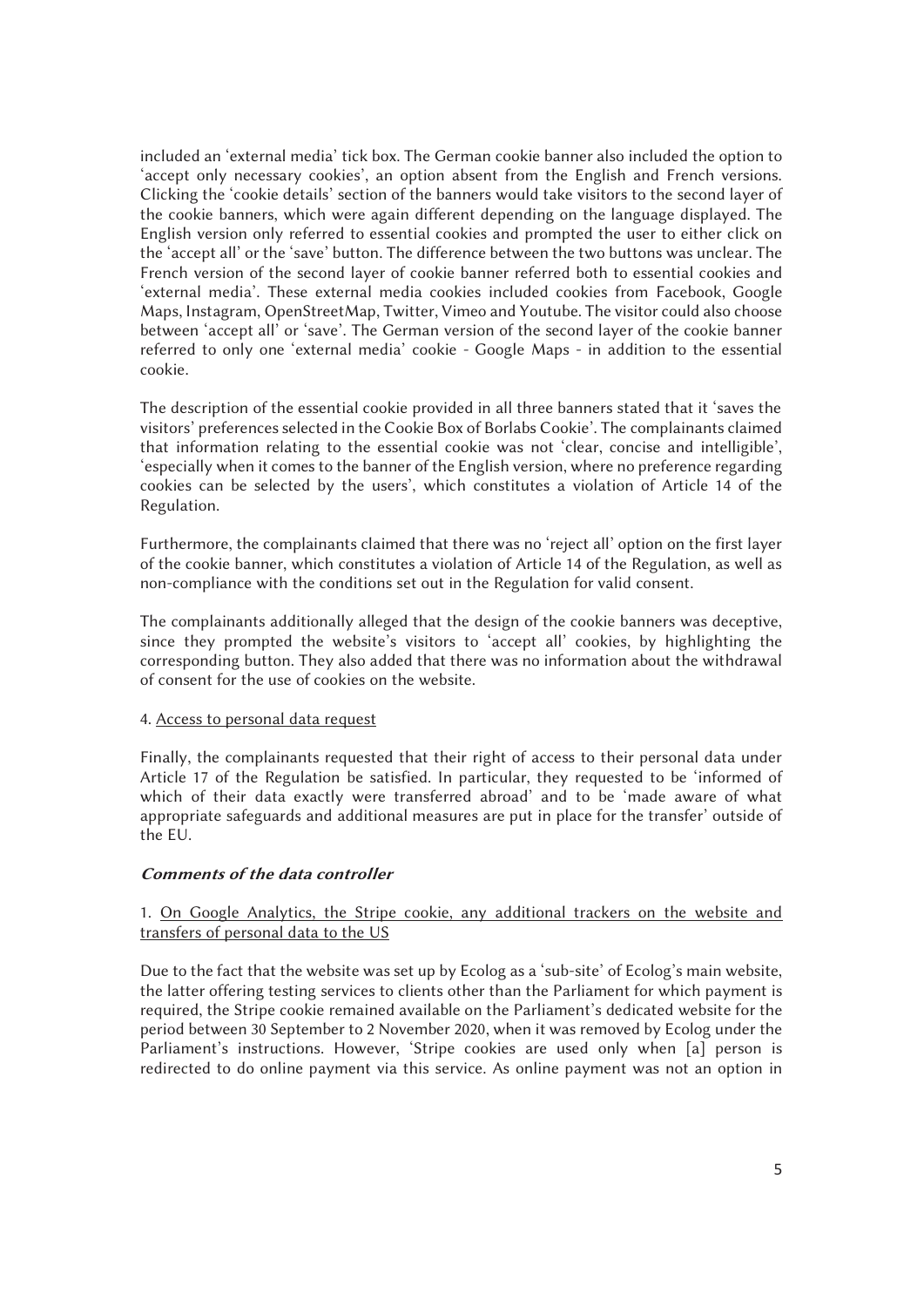[the] European Parliament app it was never active and nothing is transferred (sic)'. According to the Parliament, this explains the contradiction between the findings of the webbkoll report submitted by the complainants and the Parliament's explanation regarding the said cookie not being active. In fact, the Parliament's website, set up by Ecolog, 'contained some parts of code copied from another webpage that the company built for a test centre in the Brussels International Airport (Zaventem). The parts copied included the code for a cookie from Stripe that was used for online payment for users in Zaventem. The page for European Parliament tests was not directing any user to the online payments module as no payment is required for testing in the European Parliament. For this reason, the analysis shows the presence of code for Stripe but it was not actually used'.

The Parliament claimed that 'unfortunately, and without any instruction given by the European Parliament in this regard, Google cookies were present and active on the website from September 30th to November 4th, 2020'. According to Ecolog's information to the Parliament, these cookies were used in order to minimise the risk of spoofing and for website optimisation purposes. Following the Parliament's instructions in early November, all cookies except an 'internal' one used by the website were removed. The internal cookie was removed in February 2021.

According to Google's terms of use, Google Analytics are designed to process 'online identifiers, including cookie identifiers, internet protocol addresses and device identifiers' as well as 'client identifiers'. The Parliament explained that users connecting through the Parliament's network use 'an anonymised IP address' and that 'possible transfers of information could occur only in cases where users connected to the webpage from private connections outside the network of the EP, accepted the cookies from the website and did not have cookies disabled in their browsers'.

The Parliament further admitted that Ecolog's explanation on the absence of personal data transfers to the US did not provide 'complete certainty' that no such transfers had taken place; 'on the contrary, it is reasonable to state that, only during the mentioned period of October 2020, a transfer of data was possible'. However, the Parliament pointed out that the risk for data subjects concerned was low, taking into account the types of personal data processed and the amount of users affected '(only end-users connecting to the web from private connections)'.

#### 2. On the data protection notice on the Parliament's website and the cookie banner

According to the controller, the website featured two different data protection notices, at the time of the complaint. The one at the main entry page was copied from the Zaventem page and the one on the registration page was slightly different, but the Parliament acknowledged that neither was 'appropriate', as they 'contained wrong and misleading information'.

Following receipt of the complaint, the Parliament focused on 'removing the cookies', 'publishing the right Privacy Statement' and 'removing misleading information from the cookies preferences box'. The Parliament provided Ecolog with the updated English version of the data protection notice on 3 February 2021. The French and German versions were published on the relevant website on 24 February 2021. The Parliament provided the EDPS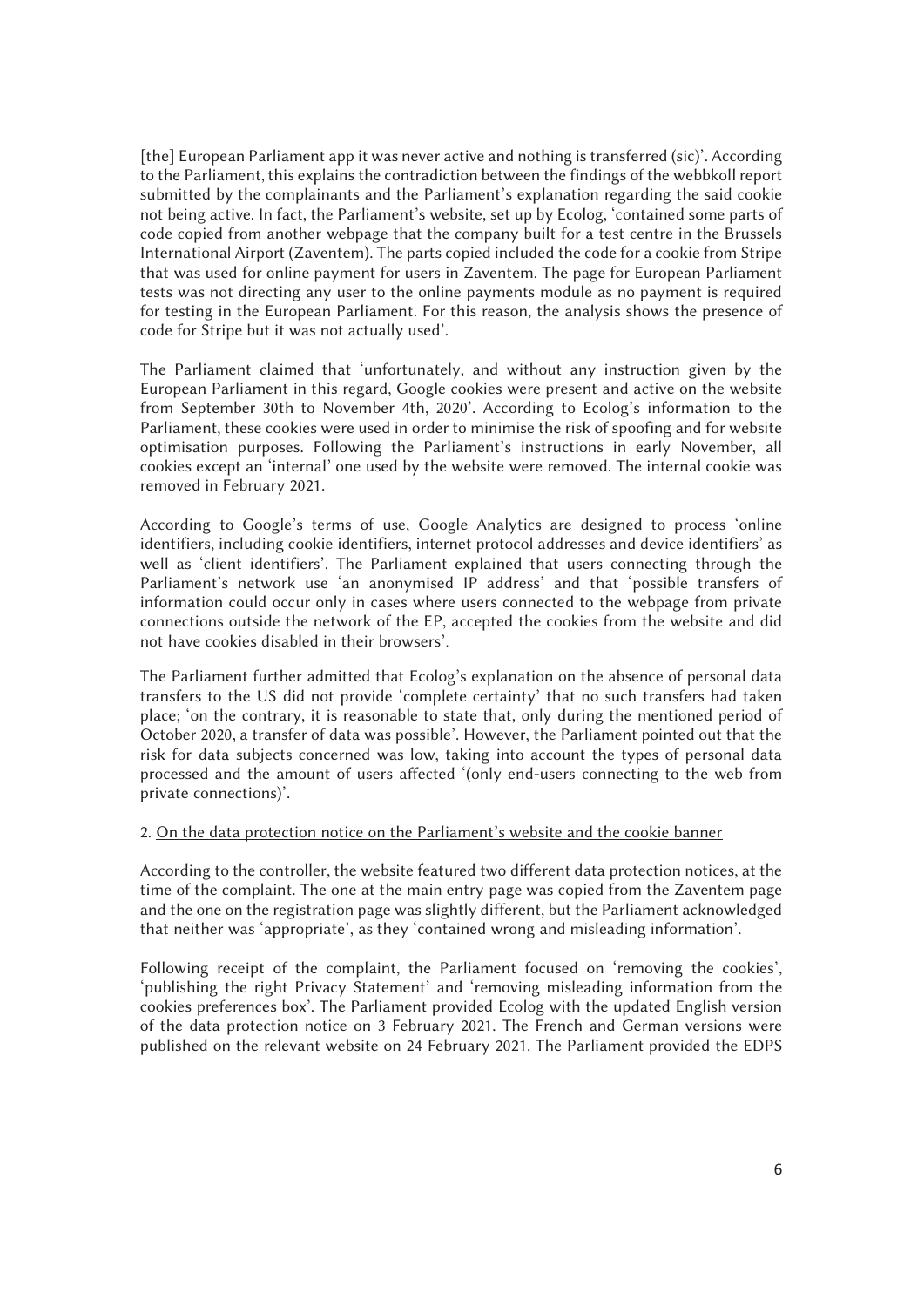with links to the updated versions of the data protection notices, as well as screenshots of the online registration form.

## 3. On the request of access to personal data

Following the EDPS' request for comments, the Parliament claimed that it was in no position to identify neither the users (or IP addresses of users), who accepted the Google Analytics cookies on the website, nor the personal data that were sent to Google because of the use of such cookies. However, its assessment suggested that 'the volume of possibly impacted data subjects remains limited', 'having in mind the fact that only end-users connecting to the web from private connections and accepting the presented cookies policy might be subject to data transfers'. The Parliament believes that this claim is further supported by 'the consideration that the European Parliament equipped Parliament members and staff members with devices allowing them to use the EP internal secured working platform for making appointments'.

## PART III - Legal analysis

## 1. Data controllership

In the context of the investigation, the EDPS requested the Parliament to provide information revealing its contractual relationship with Ecolog, as well as Ecolog's discretion, and limits thereof, in the setting up and functioning of the Parliament's dedicated website.

Within this framework, the Parliament provided its contract with Ecolog and email correspondence between them that took place during the period between 25 January and 19 March 2021 (relevant correspondence).

Article  $3(8)$  of the Regulation defines the controller as the entity that determines<sup>9</sup> the purposes and the means<sup>10</sup> of the processing. In identifying a controller, questions such as 'why the processing is taking place', 'who initiated the processing' and 'who benefits from the processing', as well as 'how the processing is taking place' are essential. Whereas it is the controller who determines the 'essential' elements of the means of the processing, such as the type(s) of data to be processed, the period for which they would be retained, from which data subjects the data would be collected, etc., more practical aspects of the processing, such as the software or the technical security measures, can be determined by the data processor, to the extent that such operation is being undertaken under the general instructions of the data controller.<sup>11</sup> In fact, the processor may enjoy a considerable degree of autonomy in providing its services and may identify the 'non-essential' elements of the processing operation.12 The processor may advise or propose certain measures in this respect, but it is up to the controller to decide whether to accept such advice or proposal, after having

 $\overline{a}$ 9 See EDPS Guidelines on the concepts of controller, processor and joint controllership under Regulation (EU) 2018/1725 (EDPS Guidelines on controllership), section 3.1.2, available at

https://edps.europa.eu/sites/edp/files/publication/19-11-<br>07 edps guidelines on controller processor and jc reg 2018 1725 en.pdf.

<sup>&</sup>lt;sup>10</sup> See EDPS Guidelines on controllership, section 3.1.3.<br><sup>11</sup> See EDPS Guidelines on controllership, section 3.1.3.<br><sup>12</sup> See EDPS Guidelines on controllership, section 4.1.2.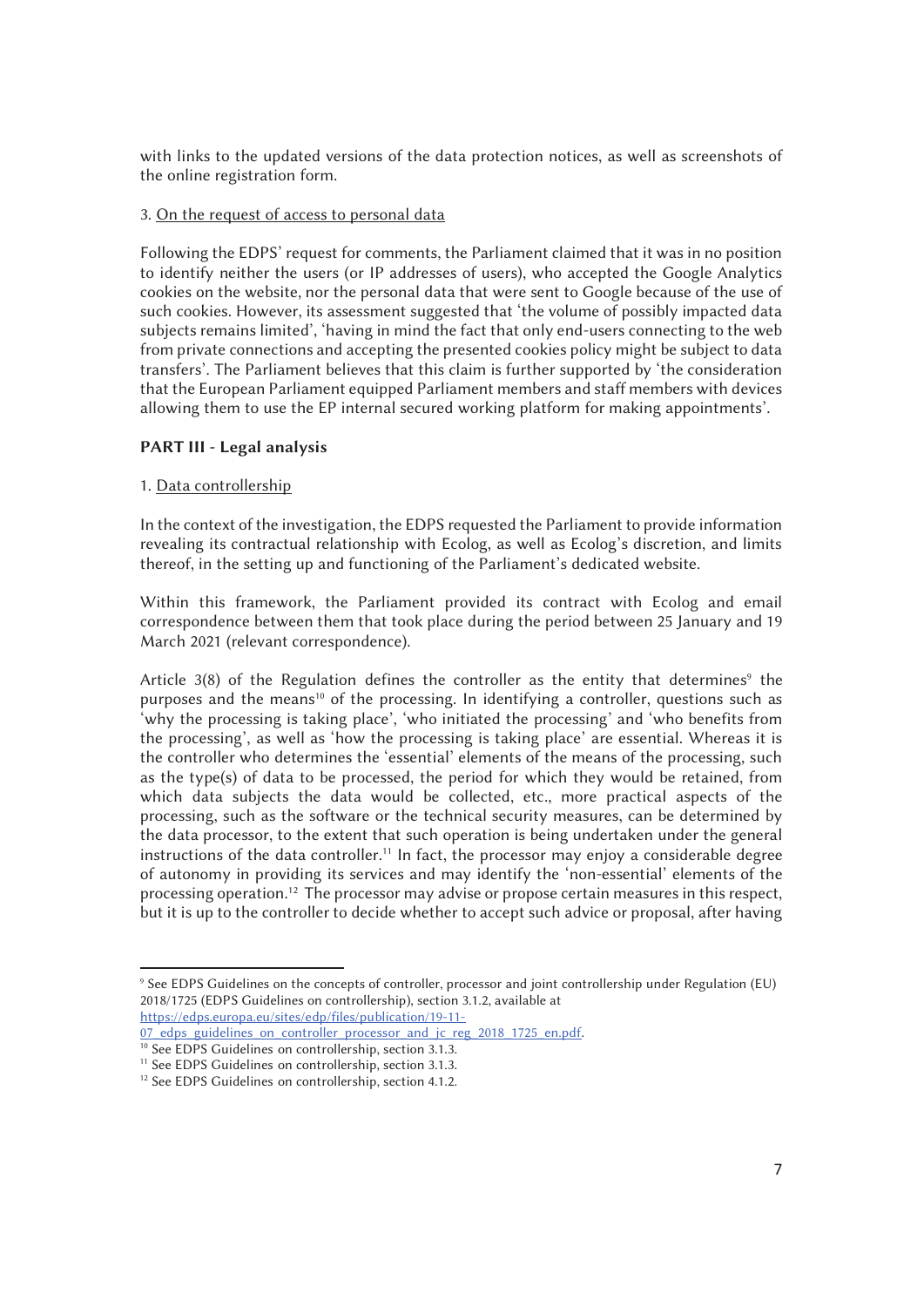been fully informed of the reasons for the measures, what the measures are and how they would be implemented.<sup>13</sup>

The contract concluded on the Parliament's own initiative with Ecolog sets out the conditions under which Ecolog should establish a provisional COVID-19 testing centre on the premises of the Parliament in Brussels through an integrated solution and provide its services accordingly. Testing services based on the contract were to be made available to MEPs and other staff of the Parliament. The contract states that the controller of the processing operation is the Brussels Medical Service of the Parliament. The contract further lists the types of personal data to be processed, the operations that the processing comprises as well as the purpose of the processing, which is the recording and classification of any information relating to the performance of the COVID-19 tests. Whereas the contractual arrangements reveal the Parliament's intention to be the controller for the processing operations that fall within the contract framework, the EDPS still needed to assess the level of instructions the Parliament gave to Ecolog in this regard, in order to determine whether the Parliament is indeed the sole controller and exclude a case of joint controllership.

It follows from the relevant correspondence between Ecolog and the Parliament that the latter delegated the setting up and functioning of the website to Ecolog. The correspondence reveals that before setting up the website, Ecolog had consulted the Parliament about the 'complete website and the privacy statement (including the use of cookies)', which were approved by the Parliament. Therefore, Ecolog was 'under the assumption that the technical set-up' was 'in line with [the Parliament's] regulations'. Furthermore, 'in the beginning of [their] cooperation [with the Parliament]', Ecolog made the Parliament 'aware that the privacy statement should have come from the Parliament and not from [them], as [they are] only the data processor and not the data controller according to the contract'. Ecolog drafted the data protection notice 'only as courtesy and in order to [provide] support on short notice'.

Based on the above, the EDPS considers the Parliament as the sole data controller for the processing in question, i.e. the operation of the Parliament's dedicated website, whereas Ecolog acts as a processor.

According to Article 26(1) of the Regulation, '(...) the controller shall implement appropriate technical and organisational measures to ensure and to be able to demonstrate that processing is performed in accordance with this Regulation'. Article 26(2) of the Regulation provides that 'where proportionate in relation to processing activities, the measures referred to in paragraph 1 shall include the implementation of appropriate data protection policies by the controller'.

According to Article 29(1) of the Regulation, 'the controller shall use only processors providing sufficient guarantees to implement appropriate technical and organisational measures' in order to ensure respect of the requirements of the Regulation and the rights of the data subject. The controller is therefore responsible for assessing the guarantees provided by the processor and should be able to demonstrate that it has taken into account all requirements of the Regulation. In practice, the processor should demonstrate to the satisfaction of the controller such guarantees, which implies an exchange of relevant

<sup>&</sup>lt;sup>13</sup> See EDPS Guidelines on controllership, section 4.1.2.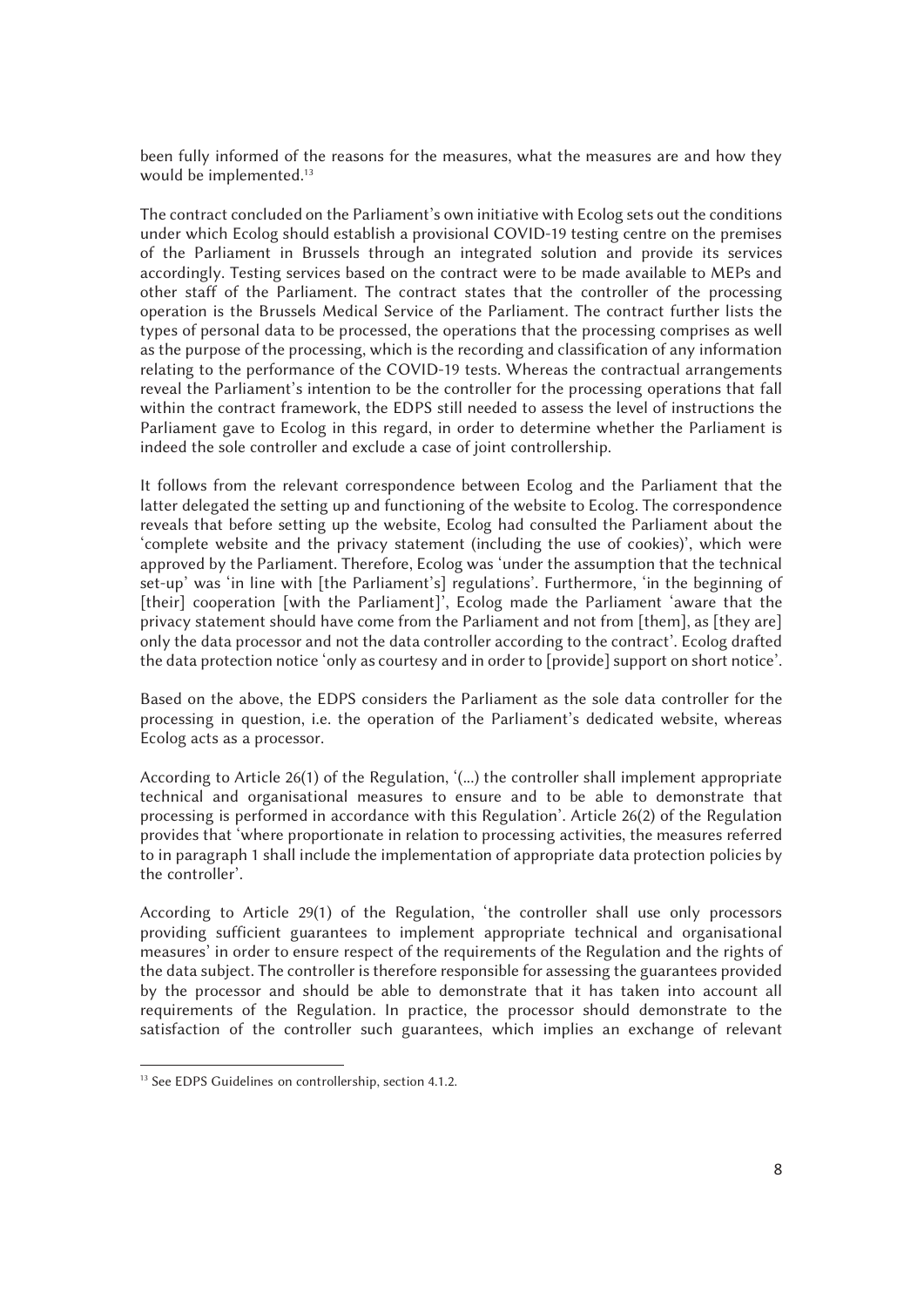documentation (e.g. data protection notice, information security policy etc.). Assessing the processor's guarantees is done on a case-by-case basis, taking into consideration the nature, the scope and the purposes of the processing, as well as the risks to the rights and freedoms of the data subjects. In any case, one of the elements that the controller should also evaluate is the processor's expert knowledge.<sup>14</sup>

Article 29(3) of the Regulation requires that 'any processing by a processor shall be governed by a contract or other legal act under Union or Member State law' between the controller and the processor. In accordance with Article 29(9) of the Regulation, such a contract or legal act must be in writing, and should contain all elements listed under Article 29(3) of the Regulation, as well as detailed instructions on how these elements must be implemented.<sup>15</sup> Such instructions can outline, among others, permissible or unacceptable handling of personal data, and they must be documented. Whereas it is recommended that such instructions are annexed to the contract or legal act, instructions in other forms (e.g. by email) are also acceptable, provided that it is possible to keep record of them.<sup>16</sup>

Both the controller and the processor are responsible for ensuring that a contract or legal act, in line with Article 29(3) of the Regulation, is in place.

The Parliament delegated the setting up and functioning of the website to Ecolog.<sup>17</sup> Ecolog informed the Parliament that the use of the Google Analytics cookies aimed to optimise the website and minimise the risk of spoofing. Determining the use of cookies for the Parliament's dedicated website is an action that Ecolog carried out while operating under the Parliament's general instructions (i.e. the setting up and functioning of the website) in this regard.

Ecolog's use of the Stripe cookies seems to be the result of human error while setting up the Parliament's dedicated website. When creating the Parliament's website, Ecolog copied the code of another website that it had previously built for a different client, which required online payment carried out through the Stripe cookies.

By assigning Ecolog to set up and ensure the functioning of the dedicated website, as well as to draft the data protection notice, the Parliament, as the controller for the processing operation in question, seems to have chosen to give operational independence and discretion to Ecolog, the processor. The Parliament did so while being aware that such tasks are not within Ecolog's primary field of expertise and knowledge (this being rather the provision of COVID-19 testing services) and without having any sufficient guarantees by Ecolog that it could implement appropriate technical and organisational measures to carry out these tasks in line with the Regulation. The Parliament's claim that the Google Analytics cookies were used on the website 'without any instruction given by the European Parliament in this regard' does not change the fact that the primary duty of compliance lies with the

j

<sup>&</sup>lt;sup>14</sup> See EDPB Guidelines 07/2020 on the concepts of controller and processor in the GDPR (EDPB Guidelines on controllership), paragraphs 95-97, available at https://edpb.europa.eu/system/files/2021-<br>07/eppb\_guidelines\_202007\_controllerprocessor\_final\_en.pdf.

<sup>&</sup>lt;sup>15</sup> EDPB Guidelines on controllership, paragraph 112.

<sup>&</sup>lt;sup>16</sup> EDPB Guidelines on controllership, paragraph 118.

<sup>&</sup>lt;sup>17</sup> Information derived from the relevant correspondence, quoted earlier in the text.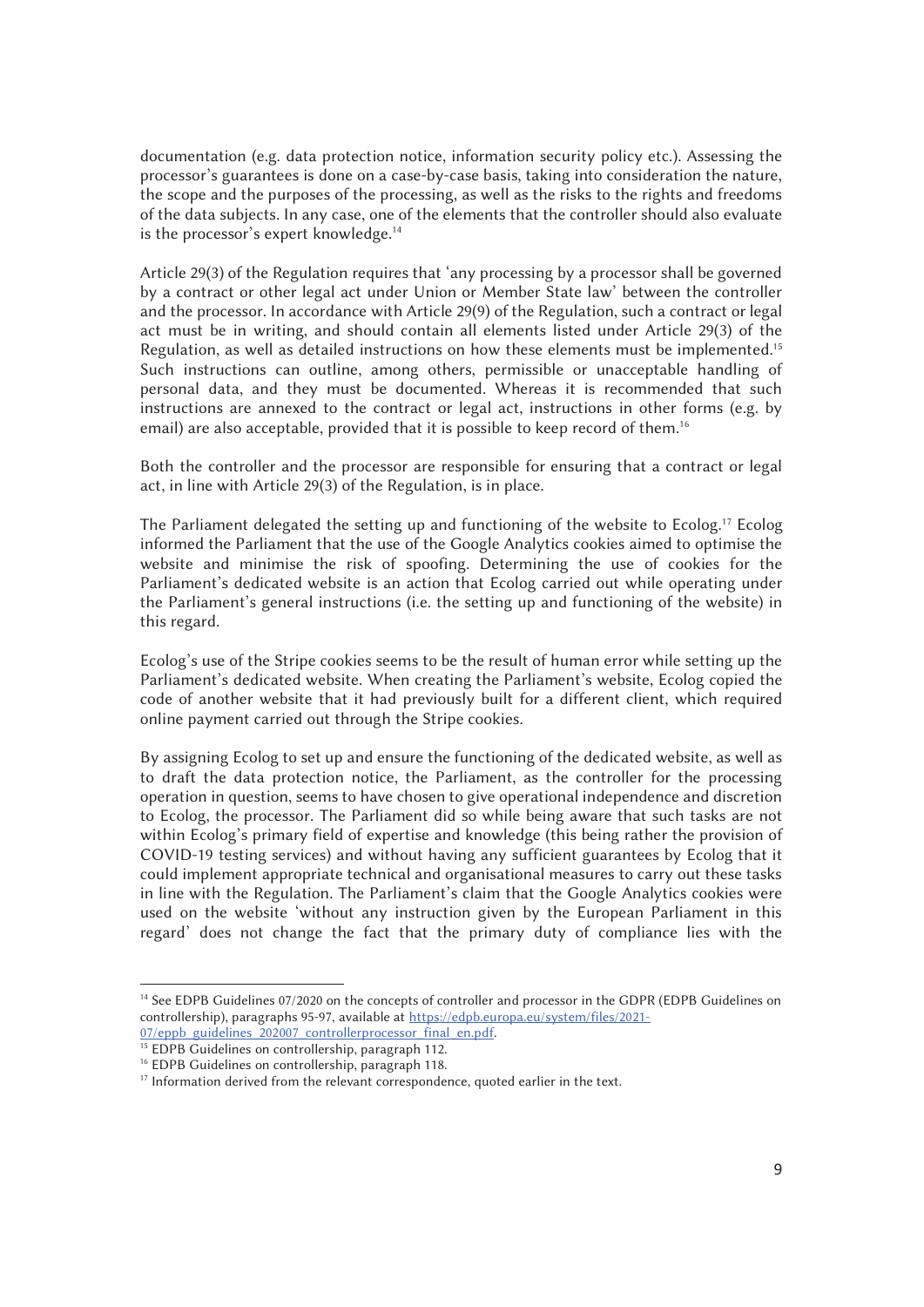controller.18 Furthermore, the Parliament approved the work done by Ecolog in this context, before the dedicated website went public. In doing so, the Parliament did not show the necessary diligence required from a data controller and, ultimately, failed to comply with the Regulation, in particular with Articles 26(1) and 29(1) of the Regulation.

Finally, based on the evidence submitted to him, the EDPS considers that the Parliament failed to provide the necessary detailed instructions to Ecolog for the setting up of the website, including the drafting of the data protection notice. Since the Regulation establishes a clear obligation, where no other relevant legal act is in force, for the written contract to stipulate that the personal data must be processed only on documented instructions from the controller the absence thereof is an infringement of Article 29(3) of the Regulation.

# 2. Transparency and information requirements

Article 4(1)(a) of the Regulation establishes the principles of lawfulness, fairness and transparency that apply to all personal data processing operations. The principle of transparency establishes an obligation for the controller to take all appropriate measures in order to keep the data subjects informed about the processing of their personal data. Transparency may refer to the information given to data subjects before the processing starts or to the information that should be easily accessible to them during the processing.

The accountability principle, established in Article 4(2) of the Regulation, requires controllers to actively and continuously implement measures to promote and safeguard data protection in their processing activities.<sup>19</sup> Controllers shall ensure, verify and be able to actively demonstrate compliance with the provisions of the Regulation, both to the data subjects and to their supervisory data protection authority, at any time.

Article 14 of the Regulation imposes the obligation on the controller to provide data subjects with information regarding the processing of their personal data in a transparent and easily accessible form. This information should be presented in a clear and plain language before the processing starts. The Regulation's transparency and information requirements can be met through a specific data protection notice. The information included in the data protection notice should be in line with Articles 15 and, where applicable, 16 of the Regulation.

The Parliament updated all three linguistic versions of the data protection notices on the main page and the registration page of the website in February 2021. As submitted by the complainants and the Parliament, as well as verified by the EDPS's assessment, the previous versions of these notices did not reflect the processing done by the Parliament, since they were data protection notices copied from the testing center of Zaventem's airport and, consequently, did not meet the requirements of transparency of the Regulation. The mention of the legal base for processing as being Article 6(1)(f) GDPR, stems from the above error consisting in carrying over a data protection notice conceived for a different situation.

 $\overline{a}$ <sup>18</sup> See EDPS Guidelines on controllership, section 4.1.2 and Article 4(2) of the Regulation. <sup>19</sup> See also Article 26 of the Regulation.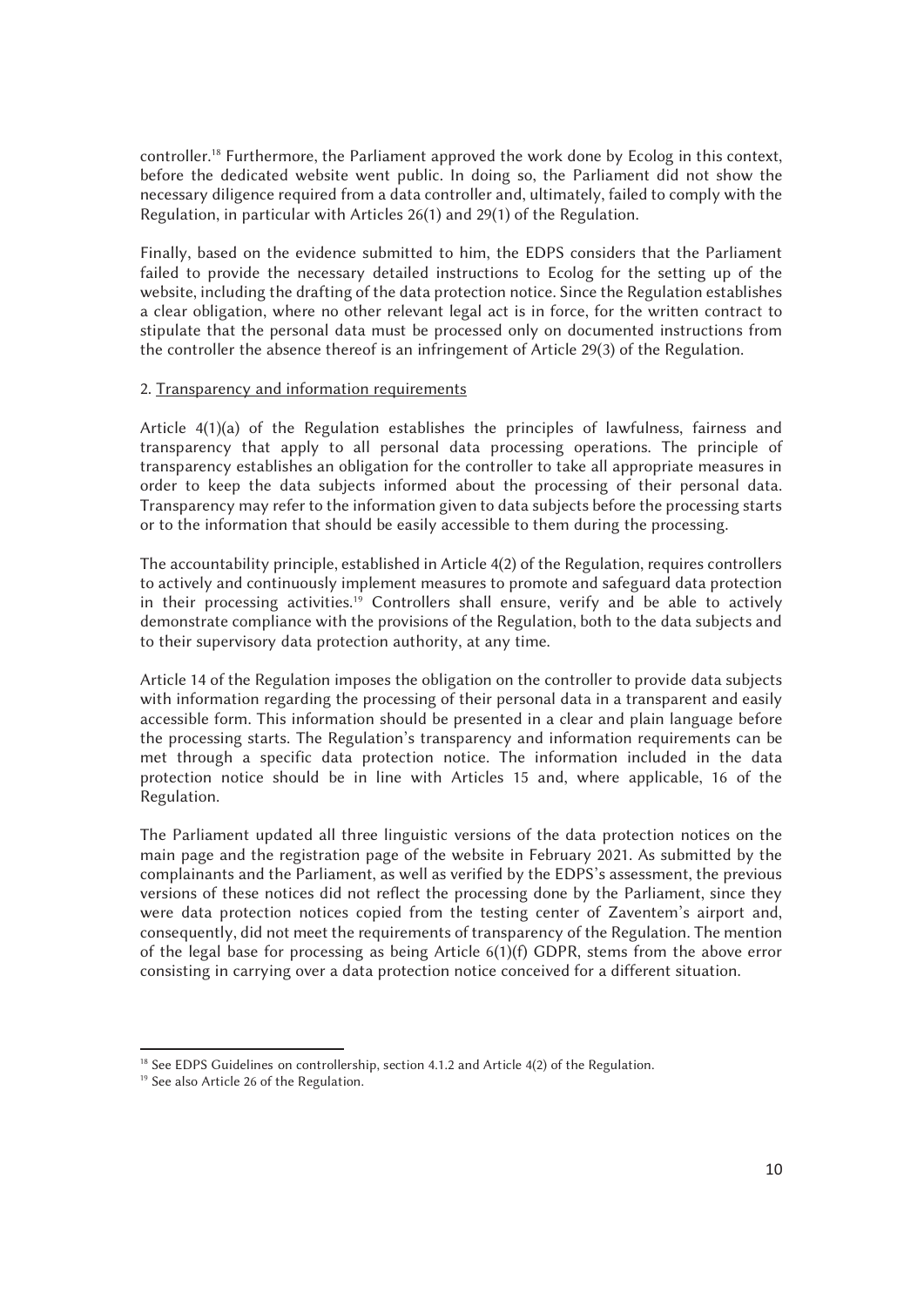Based on the above, the EDPS considers that until February 2021, by failing to provide accurate data protection notices on the website, the Parliament contravened its obligations under Articles 4(1)(a) and 14 (principle of transparency), Article 4(2) (accountability principle), and Article 15 (data subject's right to information) of the Regulation.

Whereas the updated versions of the notices are indeed improved compared to the previous ones, the EDPS would like to highlight that further changes are still required in order to meet the transparency and information requirements of the Regulation.

In particular, the data protection notices state that 'Articles 15 and 16 of [the] Regulation (…) apply to the processing of personal data carried out by the European Parliament'. This statement is misleading, as the Regulation applies in its entirety; Articles 15 and 16 define which information should be provided to data subjects in the context of the processing of their personal data, through a data protection notice. In addition, Article 16 of the Regulation only applies in cases where personal data have not been obtained from the data subject, which does not seem to be the case for the processing at hand.

Furthermore, the list of personal data processed contains reference to the 'symptoms' and 'results of COVID-19 test'. Such data are data concerning health within the meaning of Article 3(19) of the Regulation, revealing information about the health status of a data subject. Such a processing should be reflected under the section on the legal grounds for the processing. Based on the information received (screenshot of the online registration form), as well as the EDPS' assessment, the Parliament does not process data concerning health in the context of the functioning of the website. The actual processing should be reflected in the data protection notice, which should be further updated accordingly. In case the Parliament's practice has changed in the meantime and processing of data concerning health does indeed take place, the Parliament should additionally include a reference to Article 10 and the relevant legal ground(s) for such processing.

The data protection notices do not explicitly mention the duration of the data retention period, but state that the personal data 'will be kept by the [processor] and the controller until the end of the provision of services relating to processing, as stated in the contract'. They also mention that 'data related to the test result will be stored in [the] medical file in accordance with the retention period applicable to those files'.

In accordance with Article  $15(2)(a)$  of the Regulation, the period for which the personal data will be stored or, in case this is not possible, the criteria used to determine that period, should be mentioned in the data protection notice. For transparency purposes and for easy access to this information, the data protection notices on the dedicated website should be updated to reflect the already determined retention period of the medical files, in which data relating to the test results are stored. For the same reasons, the Parliament should define how long the processor should keep the data or at least explain the factors that are taken into account to determine this retention period. In doing so, it should take into account the principle of storage limitation of Article 4(1)(e) of the Regulation, according to which it must be ensured that the period for which personal data are stored is limited to what is necessary for the purpose of the processing. To this end, the data controller should establish time limits for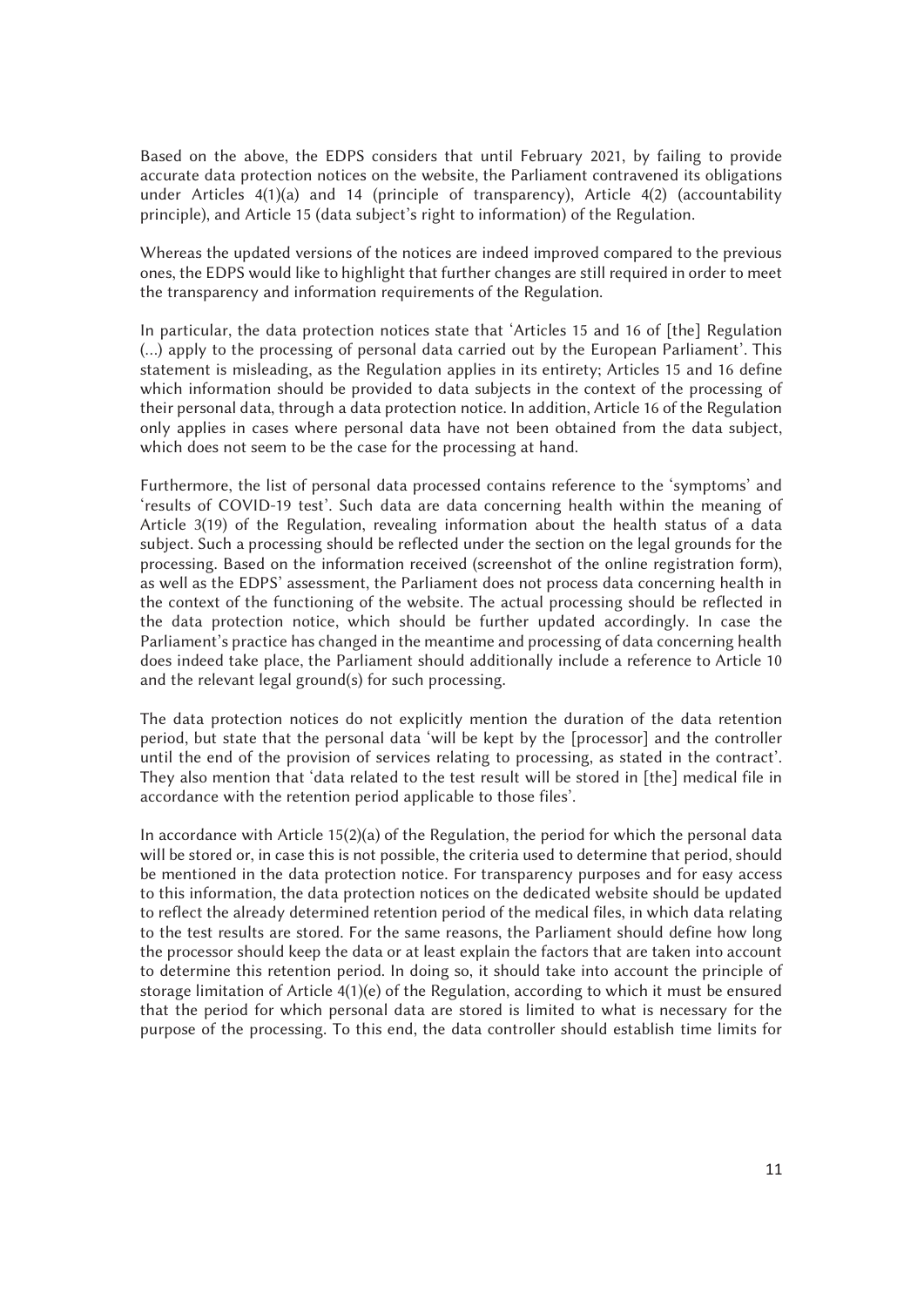erasure or for periodic review.<sup>20</sup> In this context, it is worth highlighting that storing data 'until the end of the provision of services', based on a contract, is not in line with the principle of storage limitation, because there is no link between the storage of the data and the provision of the services, which is undetermined time-wise.

The sections of the data protection notices relating to the recipients of the personal data fail to make any reference to the processor. According to Article 3(13) of the Regulation, recipients are any natural or legal person, public authority, agency or another body, to which personal data are disclosed. Recipients can either be distinct from the controller or processor or belong to the controller or processor, such as an employee or another division within the same company or authority. Since, according to the data protection notices, the processors are consulting, transmitting and storing personal data, the Parliament should list the processors under the recipients.<sup>21</sup>

The EDPS observes a remaining inconsistency between the different linguistic versions of the data protection notices. The English and German versions refer to Ecolog and the Laboratory van Poucke as processors under Article 29 of the Regulation, whereas the French version refers to them as controllers ('responsables du traitement'). Finally, the DPO's contact details on the website refer to Ecolog, in all three linguistic versions of the website, when they should be referring to the Parliament.<sup>22</sup>

Based on the above, the EDPS considers that, as at the date of the present decision, the Parliament remains not fully compliant with Articles 4(1)(a) and 14 (principle of transparency), Article 4(2) (accountability principle), and Article 15 (data subject's right to information) of the Regulation.

### 3. Cookies and transfers of personal data to the US

Cookies are pieces of text generated by the web services that the user has visited. Web services store these text files on the devices where the web browsers are installed to enable the exchange of information within their own web service or with others using those cookies. Cookies are used, among others, to enable user authentication during sessions and to contribute to web service improvement, by recording browsing behaviour.<sup>23</sup>

Article 3(1) of the Regulation defines personal data as any information relating to an identified or identifiable natural person. In this context, identifiable natural person refers to a person who can be identified, directly or indirectly, by reference, among others, to an identifier, such as name, identification number, or an online identifier. According to Recital 18 of the Regulation, natural persons may be associated with online identifiers provided by their devices, applications and protocols, such as internet protocol addresses (IP addresses), cookie identifiers or other identifiers. This information can lead to the identification of the

<sup>20</sup> See Recital 20 of Regulation (EU) 2018/1725.

<sup>&</sup>lt;sup>21</sup> See Article 29 Working Party Guidelines on transparency under Regulation 2016/679, Annex, page 37.

<sup>&</sup>lt;sup>22</sup> See https://europarl.ecocare.center/dpo/, https://europarl.ecocare.center/fr/dpo/ and https://europarl.ecocare.center/de/dpo/.

 $\frac{1}{23}$  See EDPS Guidelines on the protection of personal data processed through web services provided by EU institutions, paragraph 22 (EDPS Guidelines on web services), available at

https://edps.europa.eu/sites/default/files/publication/16-11-07\_guidelines\_web\_services\_en.pdf.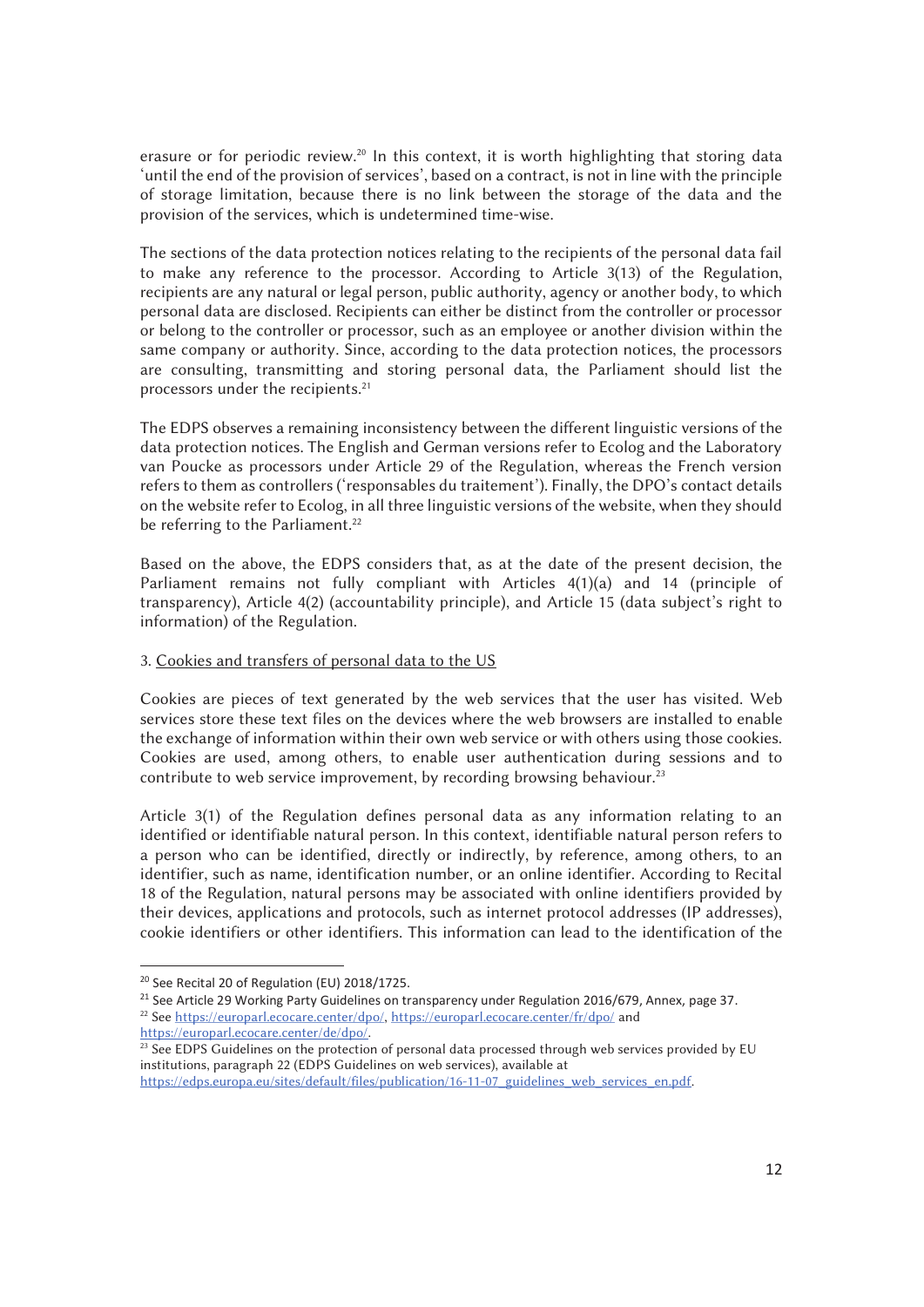natural persons, in particular when combined with unique identifiers and other information received by the servers. Any processing of personal data done by EU institutions, bodies and agencies (EUIs), including through cookies, is covered by the Regulation.<sup>24</sup>

Tracking cookies, such as the Stripe and the Google analytics cookies, are considered personal data, even if the traditional identity parameters of the tracked users are unknown or have been deleted by the tracker after collection.<sup>25</sup> All records containing identifiers that can be used to single out users, are considered as personal data under the Regulation and must be treated and protected as such.26

Upon installation on the device, a cookie cannot be considered 'inactive'. Every time a user visited Ecolog's website, personal data was transferred to Stripe through the Stripe cookie, which contained an identifier. Neither the Parliament nor Ecolog have argued that there were any technical measures in place to prevent such transfers. Whether Stripe further processed the data transferred through the cookie is not relevant.

Google Analytics cookies, which the Parliament acknowledged were present on the website, are designed to process 'online identifiers, including cookie identifiers, internet protocol addresses and device identifiers' as well as 'client identifiers', according to the controller.

Therefore, the EDPS considers that personal data of visitors to the Parliament's dedicated website were processed through the abovementioned trackers even if this only happened where users visited the website through a network other than the Parliament's. For the period between 30 September and 4 November 2020, during which the trackers remained on the website, personal data processed through them were transferred to the US, where both

Stripe and Google LLC are located. The conclusion that transfers to the US took place is reinforced by the circumstance highlighted by the complainants, according to which, 'all data collected through Google Analytics is hosted (i.e. stored and further processed) in the USA'.<sup>27</sup> Furthermore, the first version of the Parliament's data protection notice on the dedicated website referred to the use of Standard Contractual Clauses (SCCs) for the transfers of data outside of the EU, which is what Google refers to in its data protection notice in order to inform of transfers of data from the EU/EEA to non-EU/EEA countries.

The EUIs must remain in control and take informed decisions when selecting processors and allowing transfers of personal data outside the EEA.<sup>28</sup> The EDPS recalls that absent an adequacy decision for transfers to, among other destinations, the US, controllers and processors may transfer personal data to a third country only if appropriate safeguards are provided, and on condition that enforceable data subject rights and effective legal remedies

j

<sup>&</sup>lt;sup>24</sup> See EDPS Guidelines on web services, paragraph 92

<sup>&</sup>lt;sup>25</sup> See EDPS Guidelines on web services, paragraph 94.

<sup>&</sup>lt;sup>26</sup> See EDPS Guidelines on web services, executive summary.

<sup>&</sup>lt;sup>27</sup> See Google's reply No 8 in its answers to the Austrian Supervisory Authority (Österreichische Datenschutzbehörde) regarding the use of Google Analytics in the context of the 101 complaints filed by

noyb on the transfer of data to the US when using Google Analytics.

<sup>28</sup> See EDPS strategy for Union institutions, officers, bodies and agencies to comply with the 'Schrems II' ruling, section 2, available at https://edps.europa.eu/sites/default/files/publication/2020-10- 29 edps strategy schremsii en 0.pdf.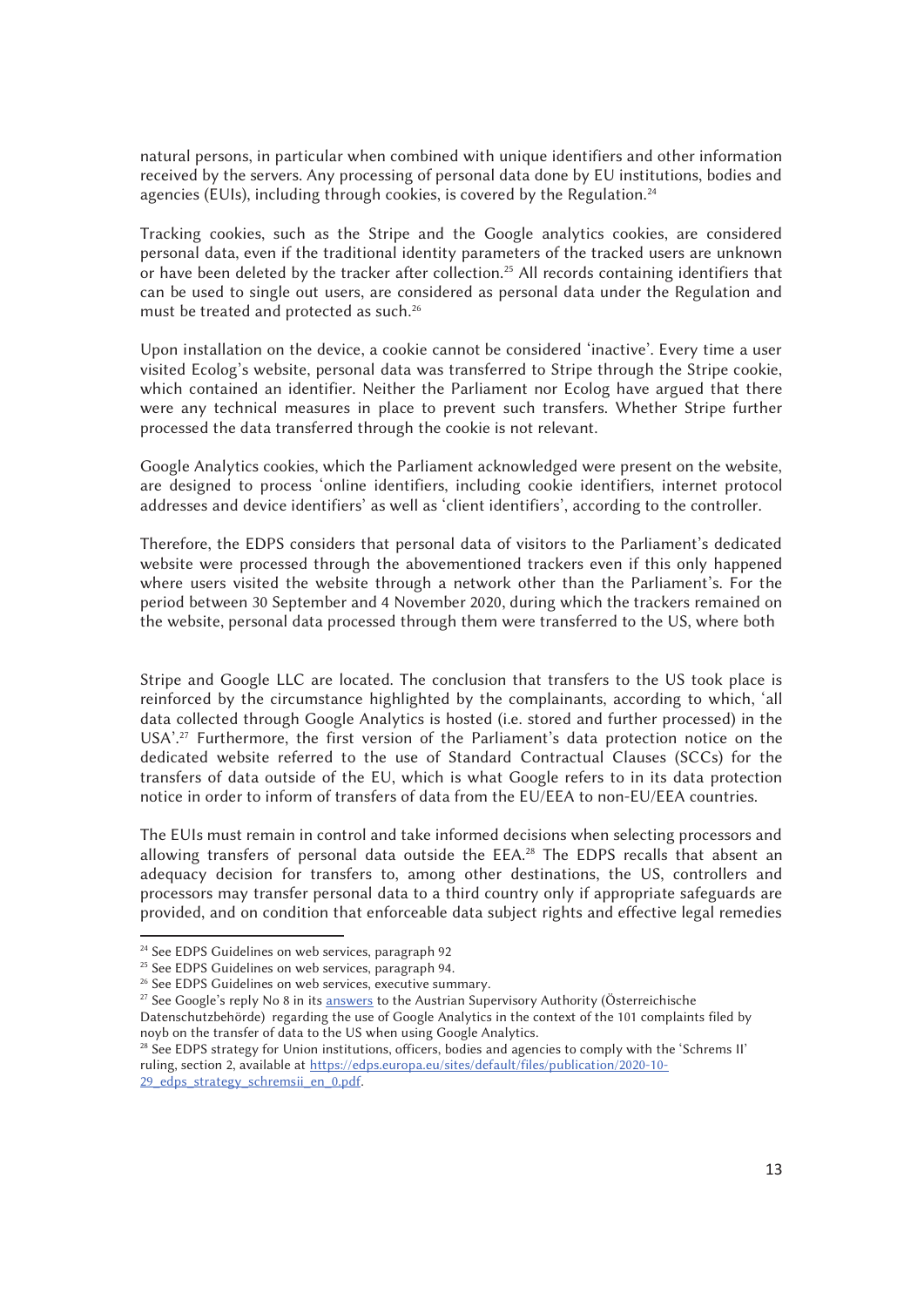for data subjects are available<sup>29</sup>. Such safeguards may be provided in Standard Contractual Clauses (SCCs) or another transfer tool. The transfer tool relied on must ensure that data subjects, whose personal data are transferred to a third country pursuant to that transfer tool, are afforded a level of protection in that third country that is essentially equivalent to that guaranteed within the EU by EU data protection law, read in the light of the Charter<sup>30</sup>.

However, the use of SCCs or another transfer tool (e.g. *ad hoc* contractual clauses) does not substitute the individual case-by-case assessment that an EUI as a controller must carry out, in accordance with the *Schrems II* judgement, to determine whether in the context of the specific transfer, the third country of destination affords the transferred data an essentially equivalent level of protection to that in the EU. The EUI, where appropriate in collaboration with the data importer in the third country, must carry out this assessment of the effectiveness of the proposed safeguards before any transfer is made or a suspended transfer is resumed.

Where the essentially equivalent level of protection for the transferred data is not effectively ensured, because the law or practice of the third country impinges on the effectiveness of the appropriate safeguards contained in the used SCCs for transfers or another transfer tool, the EUI must implement contractual, technical and organisational measures to effectively supplement the safeguards in the transfer tool, where necessary together with the data importer<sup>31</sup>.

In the Schrems II judgement, the Court of Justice found that the level of protection of personal data in the US was problematic in view of the lack of proportionality caused by mass surveillance programmes based on Section 702 of the Foreign Intelligence Surveillance Act and Executive Order 12333 read in conjunction with Presidential Policy Directive 28<sup>32</sup> and the lack of effective remedies in the US essentially equivalent to those required by Article 47 of the Charter.33 Following this, the EDPS is of the view that transfers of personal data to the US can only take place if they are framed by effective supplementary measures in order to ensure an essentially equivalent level of protection for the personal data transferred.

However, the Parliament provided no documentation, evidence or other information regarding the contractual, technical or organisational measures in place to ensure an essentially equivalent level of protection to the personal data transferred to the US in the context of the use of cookies on the website. The EDPS therefore considers that the Parliament failed to meet the requirements of Article 46 and Article 48(2)(b) of the Regulation for the period between 30 September and 4 November 2020, during which the cookies in question were present on the dedicated website.

 $29$  Article 48(1) of the Regulation.

<sup>30</sup> See Article 46 and recitals (65) and (70) of the Regulation, as well as paragraphs 96 and 103 of the Schrems II judgement.

 $\frac{31}{2}$  EDPB Recommendations 01/2020 on measures that supplement transfer tools to ensure compliance with the EU level of protection of personal data, version 2.0 Adopted on 18 June 2021.<br><sup>32</sup> Points 179 to 185 of the *Schrems II* iudgement.

<sup>&</sup>lt;sup>33</sup> Points 186 to 199 of the *Schrems II* judgement.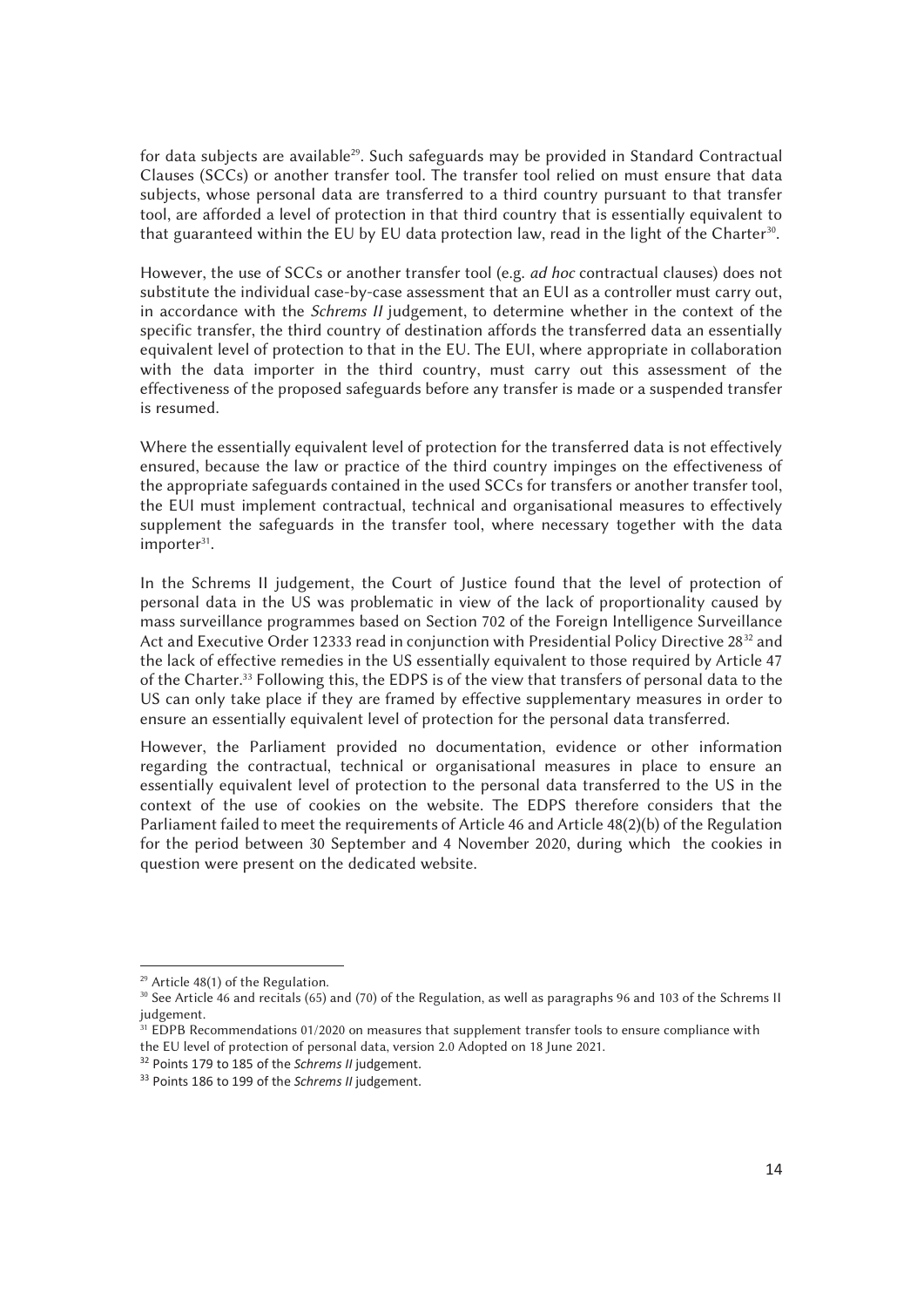## 4. Cookie banner on the Parliament's dedicated website

In line with Articles 26(1) and 37 of the Regulation, the controller must implement appropriate technical and organisational measures to ensure the protection of information transmitted to, stored in, related to, processed by and collected from the user's terminal equipment when accessing the EUI's publicly available website, in accordance with Article 5(3) of Directive 2002/58/EC (ePrivacy Directive).34 The controller should be able to demonstrate that the processing is performed in accordance with the Regulation.

According to Article 5(3) of the ePrivacy Directive, the use of cookies 'is only allowed on condition that the subscriber or user concerned has given his or her consent, having been provided with clear and comprehensive information, in accordance with Directive 95/46/EC,<sup>35</sup> inter alia, about the purposes of the processing'. Article 5(3) provides for two exceptions to this rule; when the cookie is used 'for the sole purpose of carrying out the transmission of a communication over an electronic communications network', or when the cookie is 'strictly necessary in order for the provider of an information society service explicitly requested by the subscriber or user to provide the service'. Article 5(3) applies to any information stored in such terminal equipment, regardless of whether or not it is personal data.<sup>36</sup>

Therefore, before setting cookies or any other technology falling within the scope of Article 5(3) of the ePrivacy Directive, the EUI must provide the user with adequate information on what is accessed or stored on the user's terminal equipment, on the purposes of this action and the means for expressing their consent. No action may be performed before the consent is collected. In addition, users must be enabled to withdraw their consent at any time. $37$ 

A cookie may only be considered strictly necessary if the service as such would not function without it. The choice of a certain implementation technique that relies on cookies is not sufficient to justify strict necessity if the EUI has the choice of a different implementation that would work without cookies.<sup>38</sup> Generally, the EUIs' web services should be able to work without cookies requiring consent.<sup>39</sup>

Tracking cookies from social plug-ins, third-party advertising and analytics clearly require the data subject's consent. Even first-party analytics, which 'are often considered as a "strictly necessary" tool for web service operators, are not strictly necessary to provide a functionality explicitly requested by the user and are consequently, in principle, subject to the requirement of consent.40

 $\overline{a}$ 34 Directive 2002/58/EC of the European Parliament and of the Council of 12 July 2002 concerning the processing of personal data and the protection of privacy in the electronic communications sector (Directive on privacy and electronic communications), OJ L 201 , 31.07.2002, p. 0037 - 0047.

<sup>&</sup>lt;sup>35</sup> Directive 95/46/EC is repealed with effect from 25 May 2018. References to the repealed Directive shall be construed as references to the General Data Protection Regulation, the mirror Regulation of Regulation (EU) 2018/1725.<br><sup>36</sup> CIEU, C-673/17, *Planet 49*, paragraphs 70-71.

<sup>&</sup>lt;sup>37</sup> See EDPS Guidelines on web services, paragraph 26.

<sup>&</sup>lt;sup>38</sup> See EDPS Guidelines on web services, paragraph 26.

<sup>&</sup>lt;sup>39</sup> See EDPS Guidelines on web services, executive summary.

<sup>40</sup> See EDPS Guidelines on web services, paragraph 103.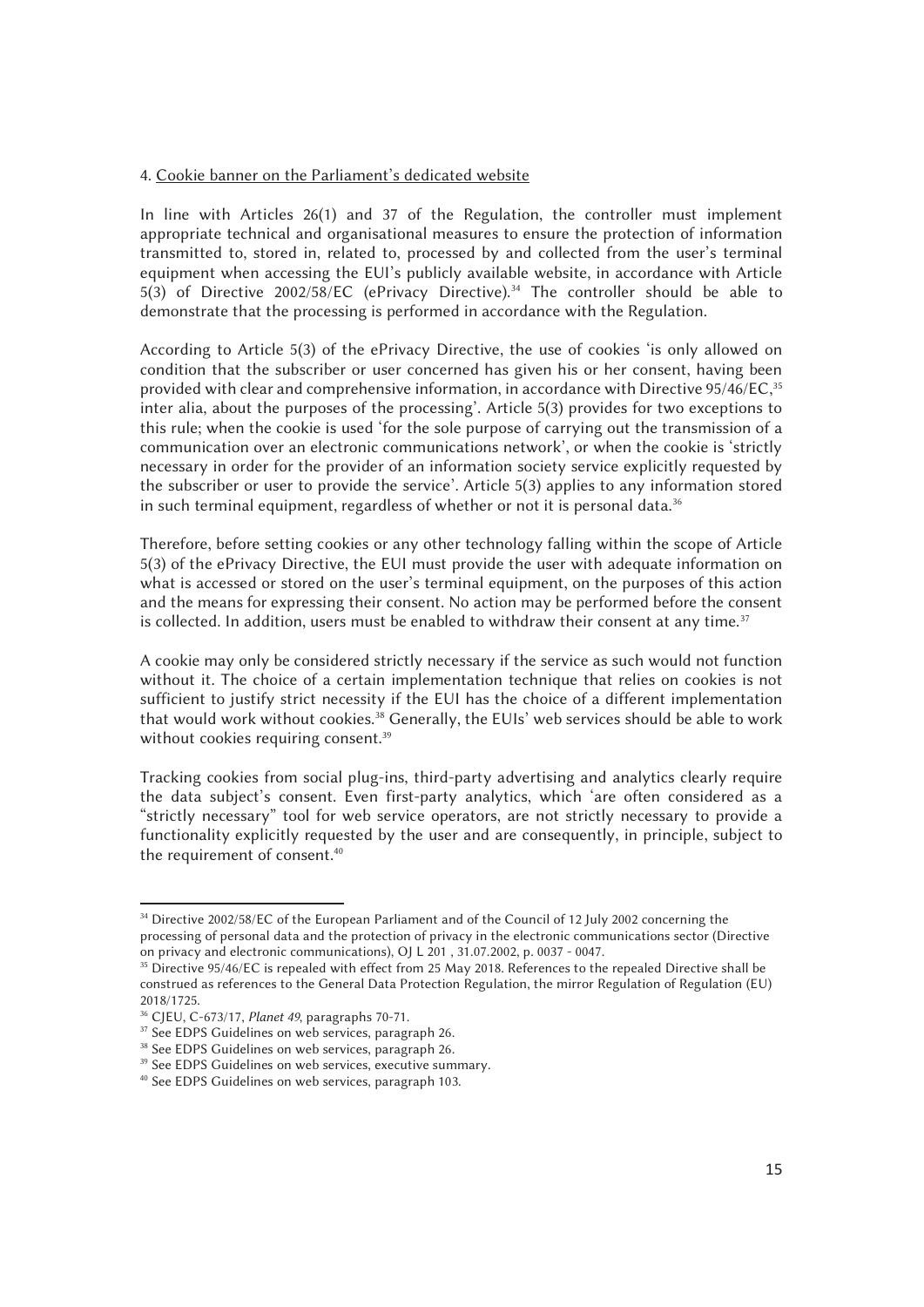Based on the aforementioned, the Parliament's cookie banner text should refer to the types of information accessed or stored through the cookies as well as the purposes for such access or storage, and the information conveyed through the banner should be identical in all linguistic versions. Finally, it should provide users the option to consent or not to the processing of non-essential cookies. In this regard, the banners should include an opt-in button allowing users to accept cookies, making it clear that by clicking on the button users agree to the deployment of cookies. Such button should not be preselected; users must not need to intervene in order to prevent agreement with the processing.41 So called 'cookie walls' are not in line with the Regulation, meaning that for consent to be freely given, access to the website's service and functionalities should not depend on the users' consent for cookies that are not strictly necessary in the sense described above. Finally, in case personal data collected through the cookies are shared with third parties, such as analytics partners, the cookie banner should draw the users' attention to it.

The complainants' allegations regarding the cookie banner, as presented under number 3 of the 'Allegations of the complainants' section of the present decision, were verified by the EDPS. Indeed, from the publication of the dedicated website to at least February 2021, the Parliament's cookie banners differed depending on the linguistic version. With regard to the complainants' claims under points 69 (10) to (14) of the complaint, the EDPS has reached the conclusion that the cookie banners in all three languages were not in line with the definition of consent under Article 3(15) of the Regulation nor did they meet the requirements of Article 37 of the Regulation and Article 5(3) of the ePrivacy Directive, as described above. The cookie banner further failed to provide transparent information regarding the processing of personal data in relation to the cookies on the website, which constitutes the Parliament's infringement of Article 14(1) of the Regulation, as elaborated in section 2 of the legal analysis of the present decision.

## 5. Request for access to personal data

 $\overline{a}$ 

The EDPS considers the complainants' request to be informed of which data were transferred through Google Analytics and Stripe to the US, as well as the appropriate safeguards for such transfers, as a request for access to personal data under Article 17 of the Regulation.

Article 17(1) of the Regulation provides the right of data subjects to obtain from the controller confirmation as to whether or not personal data concerning them are being processed and, if answered in the affirmative, to access these personal data (…). In accordance with Article 14(3) of the Regulation, the controller must reply to a request for access without undue delay and in any event within one month of receipt of the request. Article 14(4) of the Regulation provides that in case the controller does not take action on the request of the data subject, the data subject must be informed without undue delay, and, at the latest, within one month of receipt of the request of the reasons for not taking action, as well as on the possibility for lodging a complaint with the EDPS and seeking judicial remedy.

The complainants contacted the Parliament and its DPO late October 2020, inquiring about the justification for transfers of MEPs' and staff's personal data to the US. The Parliament

<sup>41</sup> See EDPB Guidelines 05/2020 on consent under Regulation 2016/697, paragraph 81, available at https://edpb.europa.eu/sites/default/files/files/file1/edpb\_guidelines\_202005\_consent\_en.pdf.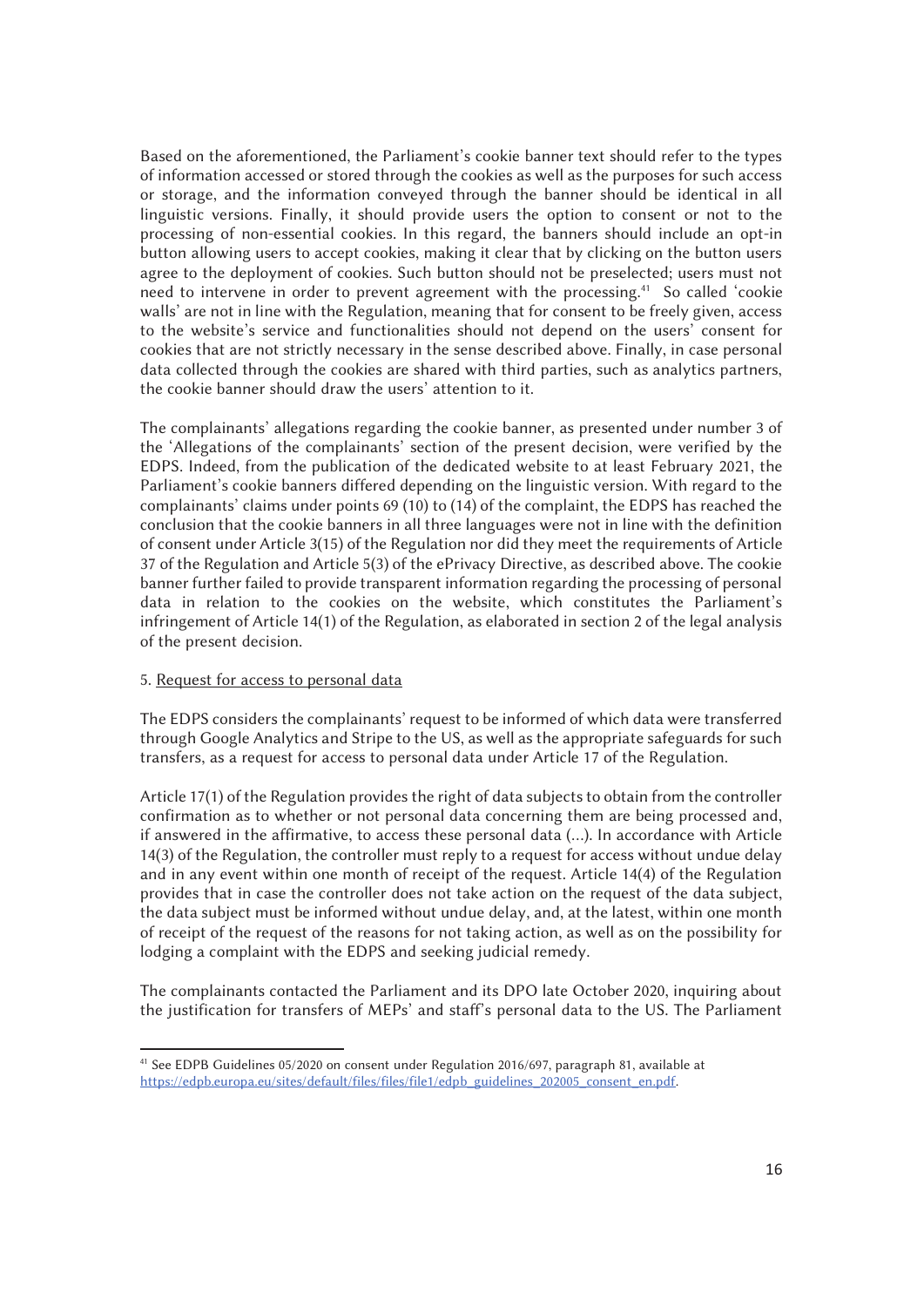replied on 7 December 2020, explaining that they had 'established that one cookie and several tracks to servers (sic) located in Germany, Finland and USA were present on the webpage at issue. (…) [T]he trackers from Google analytics and Stripe were disabled by Ecolog in the days following [the] complaint. Subsequently, Ecolog confirmed that no data transfers had taken place in the context of the cookie and trackers at issue'.

On 16 February 2021, the EDPS informed the Parliament, through his letter inviting its comments on the complaint, of the fact that the complainants' request to be informed of the transfers of their personal data and the appropriate safeguards for such transfers constitutes a request for access to personal data under Article 17 of the Regulation. He further inquired how the Parliament had handled or planned to handle the request. By letter of 25 March 2021, the Parliament informed the EDPS that it was in no position to identify neither the users (or IP addresses of users), who accepted the Google Analytics cookies on the website, nor the personal data that were sent to Google from the use of such cookies. The Parliament did not make any reference to the Stripe cookie. In the same letter, however, the Parliament admitted that Ecolog's explanation on the absence of personal data transfers to the US through cookies did not provide 'complete certainty' that no such transfers had taken place; 'on the contrary, it is reasonable to state that, only during the mentioned period of October 2020, a transfer of data was possible'.

It therefore becomes apparent that, at least in March 2021, the Parliament was aware that the complainants' personal data had been processed through the cookies, which were present on the website for the period between 30 September to 4 November 2020, since transfers of personal data had taken place. Consequently, and especially following the EDPS' inquiry on the matter, the Parliament should have replied to the complainants' access to personal data request.

In particular, in line with Article 17(1) of the Regulation, the Parliament should have provided the complainants with confirmation as to the fact that their personal data had been processed in the context of the use of third party cookies on the Parliament's dedicated website. Had it subsequently demonstrated the impossibility to identify the data subjects, the Parliament should have informed them accordingly, in line with Article 14(4) of the Regulation.

The Parliament should have provided the relevant information even if it was aware that the processing of the personal data in question was unlawful, as the main purpose of the right of access under Article 17 is precisely to enable data subjects to become aware of the processing and verify the lawfulness thereof, or exercise other data subject rights.<sup>42</sup>

Therefore, the EDPS considers that the Parliament failed to meet its obligations under Articles 17 and 14(4) of the Regulation.

<sup>42</sup> See also *C-553/07* Rijkeboer, ECLI:EU:C:2009:293, in particular paragraphs 49 and 51.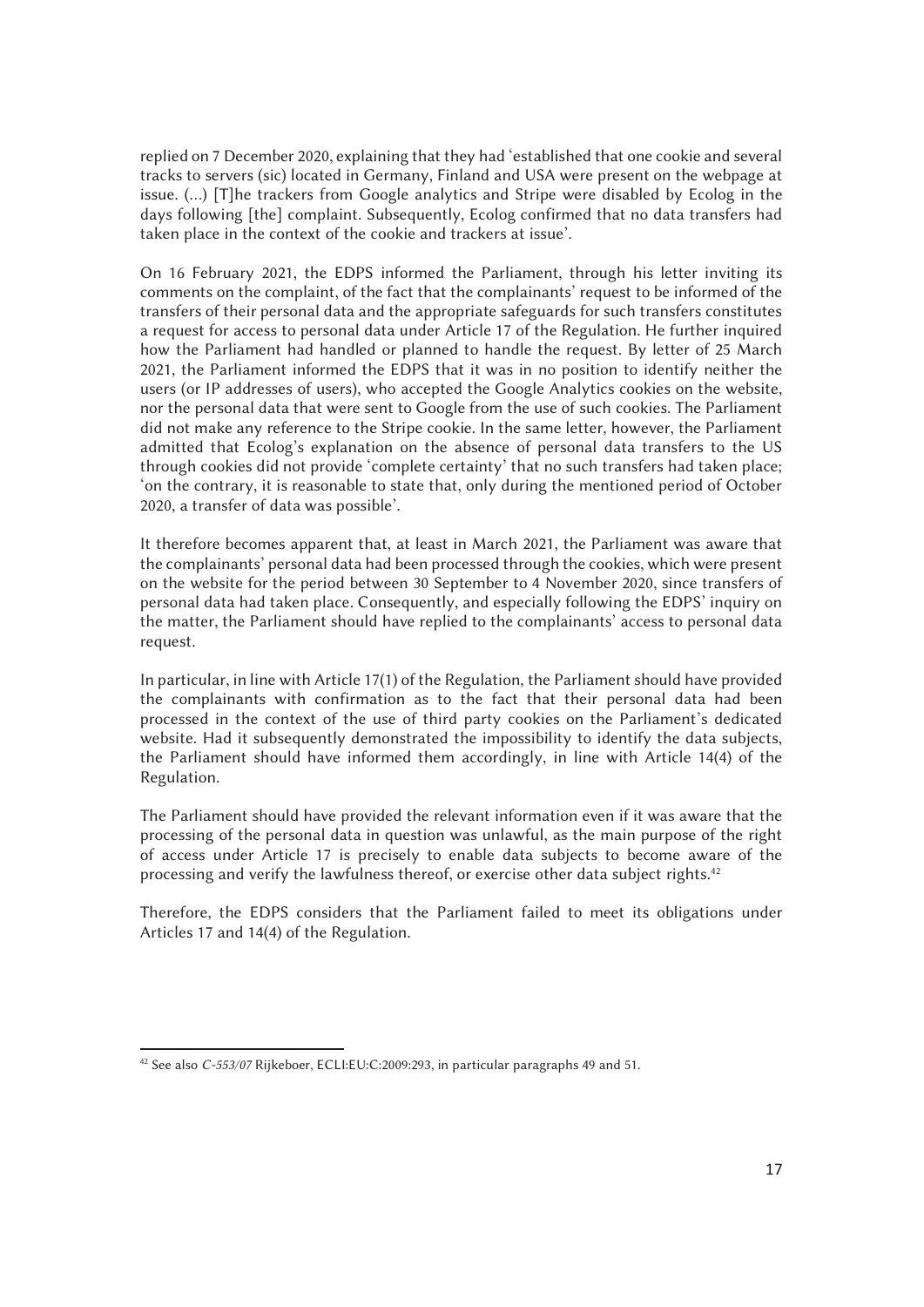## 6. Use of corrective power under Article 58(2)(i) and 66 of the Regulation

The complainants request that the EDPS make use of his corrective power under Article 58(2)(i) of the Regulation. This provision states that the EDPS has the power to issue an administrative fine pursuant to Article 66 in case an EU institution fails to comply with one of the corrective measures of Article 58(2)(d) to (h) and (j) of the Regulation. The conditions of the Regulation for the imposition on an administrative fine are not met because the EDPS is not making use of those types of corrective measures. Therefore, the EDPS is not imposing an administrative fine to the Parliament.

# PART IV- Conclusion

In light of the above, the EDPS concludes that the Parliament has infringed the following Articles of the Regulation:

- a. Articles 26(1) and 29(1) due to its failure to fulfil its responsibilities as controller and use a processor providing sufficient guarantees to implement appropriate technical and organisational measures;
- b. Article 29(3) due to its failure to provide documentation relating to the detailed instructions given to the processor for the setting up and functioning of the website;
- c. Articles  $4(1)(a)$  and 14,  $4(2)$ , and 15 due to its failure to respect the principle of transparency, accountability and the data subjects' right to information because of the inaccurate data protection notice and cookie banner on the dedicated website;
- d. Article 46 and Article 48(2)(b) of the Regulation, due to its reliance on the Standard Contractual Clauses in the absence of a demonstration that data subjects' personal data transferred to the US were provided an essential equivalent level of protection;
- e. Article 37 read in the light of Article 5(3) of the ePrivacy Directive, due to its failure to protect information (the cookies) transmitted to, stored in, related to, processed by and collected from the users' terminal equipment;
- f. Articles 17 and 14(4) due to its failure to reply to the data subjects' request for access to their personal data.

On the basis of the facts and findings as described above, the EDPS decides:

- 1. to issue a reprimand to the Parliament in accordance with Article 58(2)(b) of the Regulation, for the above infringements;
- 2. to order the Parliament, pursuant to Article  $58(2)(b)$  of the Regulation, to update its data protection notices in the dedicated website in order to provide all relevant information relating to the processing of personal data. The Parliament should address this order within one (1) month from the date of this decision.

In determining the corrective powers used in the present case, the EDPS takes into account the possibly large number of data subjects affected by the Parliament's abovementioned infringements and the impact these had on the former's fundamental rights and freedoms, as well as the duration of said infringements.